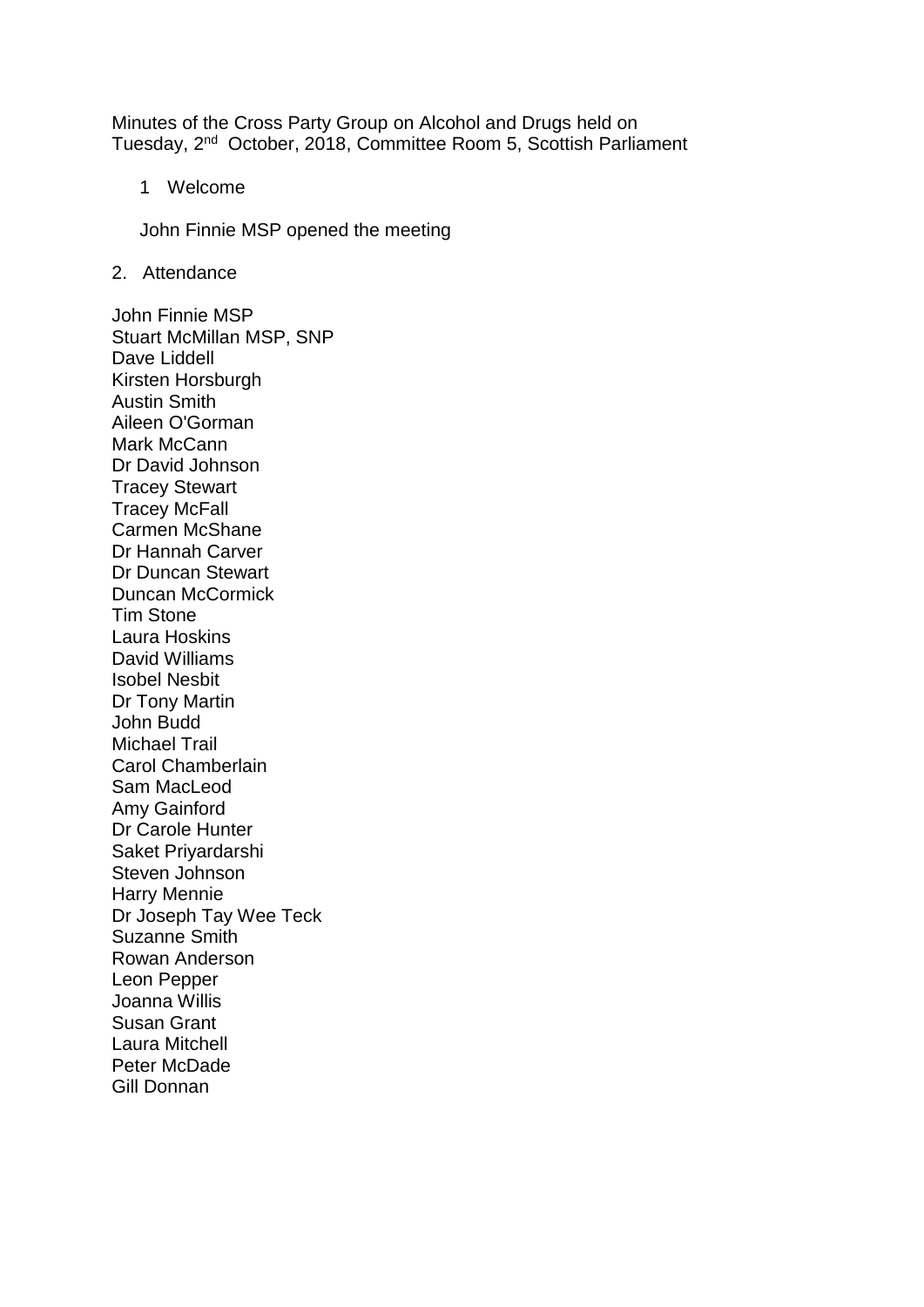# 2. Fatal Drug Overdose deaths in Scotland an update

The meeting heard from 3 speakers concerning the continuing rise of fatal overdose deaths in Scotland

- Dr Tony Martin, Research Associate, NHS GG&C
- Kirsten Horsburgh, Scottish Drugs Forum, Strategy Coordinator,(drug death prevention)
- Steven Johnston, Assistant Chief Constable, Police Scotland

Dr Tony Martin, Research Associate, NHS GG&C

Presentation attached to the minute. Key issues highlighted included the continued rise in deaths among the over 35s. The first 6 months of this year had seen a significant increase over those in 2017. There were also larger percentage increases among women.

• Kirsten Horsburgh, Scottish Drugs Forum, Strategy Coordinator,(drug death prevention)

SDF had produced a toolkit for ADPs – 'Staying alive in Scotland'. SDF have been supportive of Drug Consumption Rooms but there are things we can do now. In particularly the need to improve service quality and treatment options (including prescribing). Including swifter (eg same day) access to Opioid Replacement Therapy. We need to get better at retaining people in treatment. People are not 'hard to reach' but services can be hard to engage with. There needs to be a great focus on outreach

• Steven Johnston, Assistant Chief Constable, Police Scotland

Working on developing a drug strategy for the Police. He stressed Article 2 of the Human Rights Act – the right to life. The impression is that 2018 will see 1100 deaths through fatal overdose. Seeing the problem as a public health issue is a major step forward. There was a dangerous narrative that this was a 'lifestyle choice' and 'people have it coming to them'.

3 New Drug and alcohol Strategy consultation

A wide ranging discussion took place on the new drug and alcohol strategy. A following is summary.

1. Strategy is virtually silent on fatal drug overdose deaths There was a consensus that this needed to be rectified and as a result the strategy as drafted lacked credibility and clear leadership.